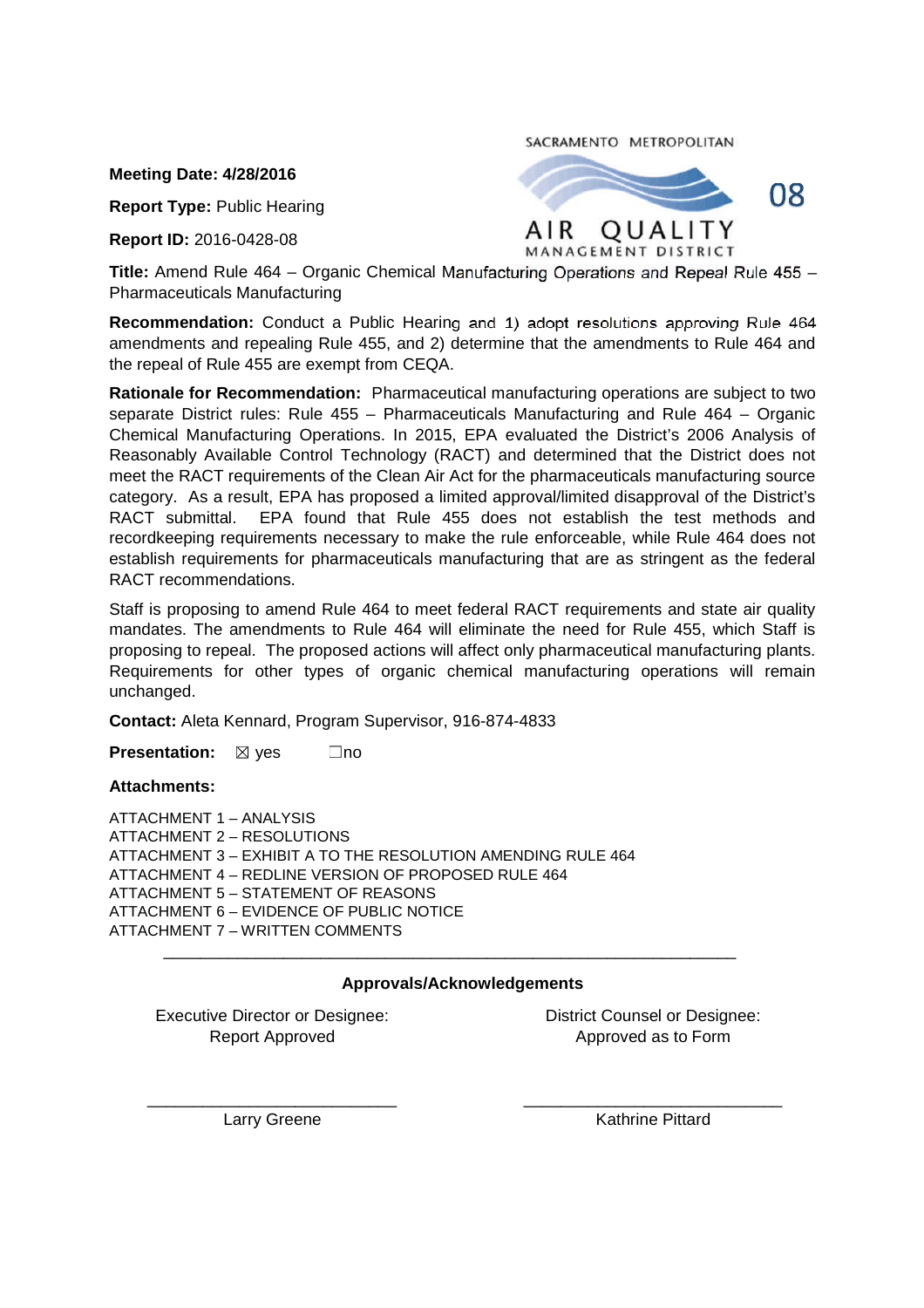**Financial Considerations:** The proposed amendments to Rule 464 and proposed repeal of Rule 455 are not expected to result in additional costs to the District.

**Rule Justification:** Section 182(b)(2) of the federal Clean Air Act (CAA) requires air districts in ozone nonattainment areas to implement Reasonably Available Control Technology (RACT) for VOC sources covered by a Control Technique Guidelines (CTG) document issued by EPA. RACT is defined as "the lowest emission limitation that a particular source is capable of meeting by the application of control technology that is reasonably available considering technological and economic feasibility"<sup>1</sup>. One source category covered by a CTG is pharmaceutical manufacturing operations<sup>2</sup>.

Rule 455 was adopted in 1983 to meet the RACT requirements by limiting the VOC emissions from pharmaceutical manufacturing operations. In 2015, EPA evaluated the District's 2006 Analysis of Reasonably Available Control Technology (RACT)<sup>3</sup> and determined that the District does not meet the RACT requirements for the pharmaceuticals manufacturing source category. Specifically, EPA found that Rule 455 lacks test methods and recordkeeping requirements that are necessary to ensure that the rule is enforceable<sup>4</sup>. As a result, EPA has proposed a limited approval/limited disapproval of the District's 2006 RACT submittal<sup>5</sup>.

Rule 464 – Organic Chemical Manufacturing Operations applies to all organic chemical manufacturing, including pharmaceutical manufacturing. Although Rule 464 established VOC limits for organic chemical plants as well as test methods and recordkeeping requirements, some rule requirements were not as stringent as the requirements established in the CTG for pharmaceuticals manufacturing. EPA stated that if the District plans to use Rule 464 to demonstrate compliance with the federal RACT requirements for pharmaceutical manufacturing, Rule 464 must be amended to incorporate elements missing from the rule to satisfy RACT.

To meet the federal RACT requirements and eliminate duplication, Staff is proposing to amend Rule 464 and repeal Rule 455. If approved by the District's Board of Directors, amended Rule 464 will be submitted to EPA for inclusion in the SIP, and the District will simultaneously request that EPA remove Rule 455 from the SIP. In addition, Staff is proposing changes to Rule 464 that will meet state mandates to adopt Best Available Retrofit Control Technology (BARCT) and all feasible measures.

**Summary of Amendments:** The proposed amendments will ensure that the requirements in Rule 464 are as stringent as the requirements in the CTG for pharmaceutical manufacturing

<sup>1</sup> 44 FR 53762, September 17, 1979.

<sup>&</sup>lt;sup>2</sup> "Control of Volatile Organic Emissions from Manufacture of Synthesized Pharmaceutical Products," U.S. EPA, EPA-450/2-78-029, December 1978.

 $3$  "Analysis of Reasonably Available Control Technology for the 8-Hour Ozone State Implementation Plan

<sup>(</sup>RACT SIP)," Sacramento Metropolitan Air Quality Management District, September 26, 2006. 4 "Technical Support Document for EPA's Notice of Proposed Rulemaking for the California State Implementation Plan – EPA's Evaluation of Sacramento Metropolitan Air Quality Management District, Ozone State Implementation Plan Revision Reasonably Available Control Technology as Applicable to the 8-hour Ozone Standard - Adopted 26, 2006 ("2006 RACT SIP TSD")." November 2015.

<sup>&</sup>lt;sup>5</sup> "Revisions to the California State Implementation Plan, Sacramento Metropolitan Air Quality Management District, Proposed Rule." 81 Federal Register (January 15, 2016), pp. 2136 – 2140.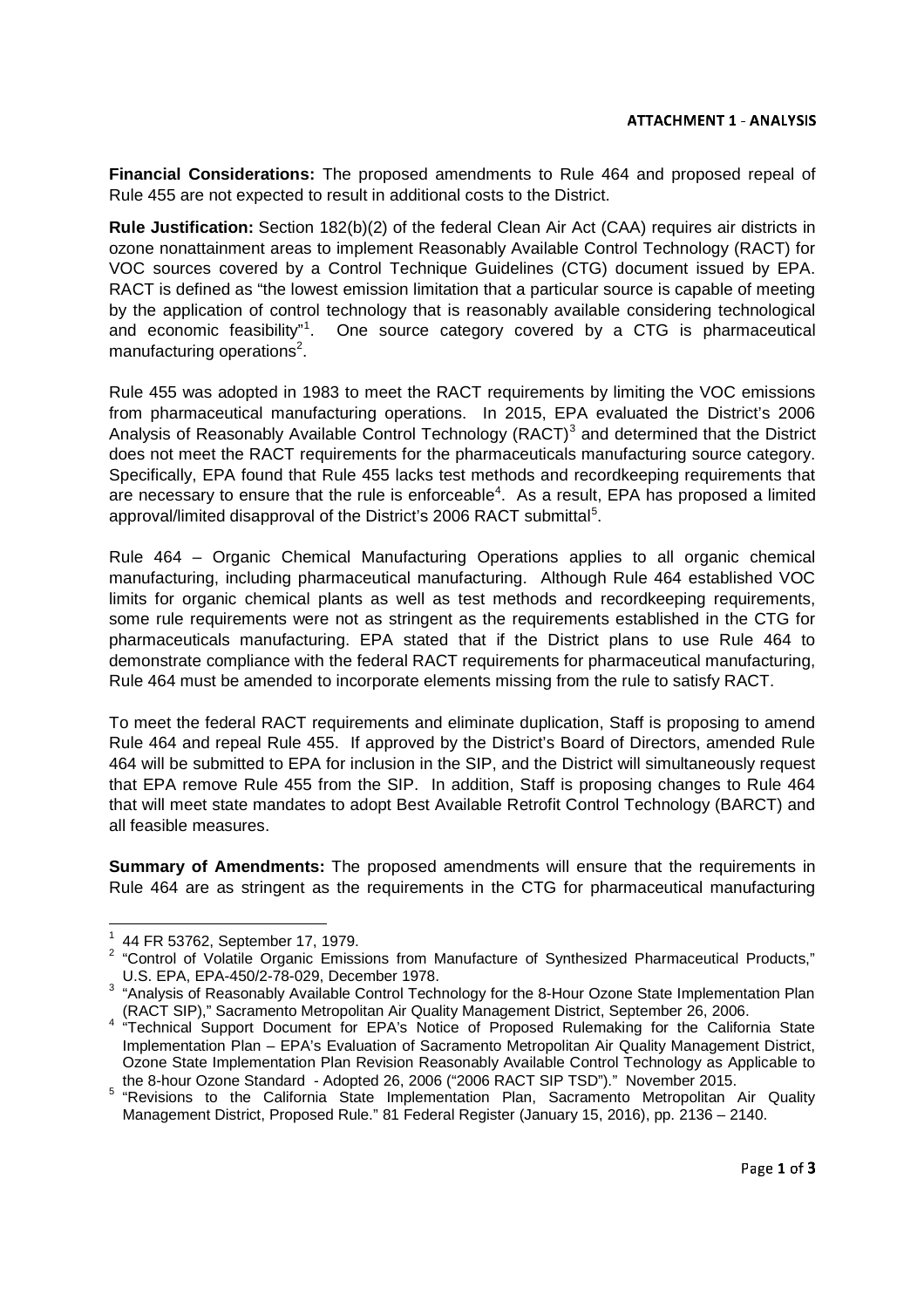operations, which will meet federal RACT requirements, and no less stringent than the existing requirements in Rule 455, which will prevent a relaxation when Rule 455 is repealed. The amendments will also ensure that the requirements, as discussed below, are as stringent as the requirements in other ozone nonattainment areas, which is required to satisfy state requirements. Please refer to Appendix B of the Statement of Reasons (Attachment 5) for a detailed description of all changes.

Decreases in Exemption Thresholds: Rule 464 exempts individual vents or entire facilities from control requirements if the VOC emissions are less than specific thresholds. The proposed amendments will decrease the exemption thresholds for an entire pharmaceutical or cosmetic manufacturing plant and for any individual vent stream from any reactor, distillation column, evaporator, crystallizer or centrifuge at a pharmaceutical or cosmetic manufacturing plant from the current threshold of 15 pounds per day to 10 pounds per day.

Equipment Standards: The proposed amendments will change the standards for the following equipment or operations at pharmaceutical and cosmetic manufacturing plants.

- Reactors, Distillation Columns, Crystallizers, Evaporators or Centrifuges: Staff is proposing to increase the overall control efficiency required for equipment emitting more than 15 pounds per day from the current 85% to 90%. Equipment that emits more than 10 pounds per day but not more than 15 pounds per day must be controlled with a minimum overall efficiency of 90%, or alternatively, with a condenser that cools the outlet gas below a specified temperature that depends on the VOC vapor pressure. These changes will be effective 18 months after the date of adoption.
- Dryers or Production Equipment Exhaust Systems: Staff is proposing to require emissions less than 330 pounds per day from air dryers or other production equipment exhaust systems at a pharmaceutical or cosmetic manufacturing plant to be vented to a control system with a combined system efficiency of at least 90%, effective 18 months after the date of adoption. The current requirement is to reduce such emissions to less than 33 pounds per day.

Petition of Exemption: For process vents that are exempt, Staff is proposing to require the facility to submit a new petition of exemption to identify the process vents that are below the proposed exemption threshold of 10 pounds per day. The petition of exemption must be submitted to the District within 6 months after date of adoption of the proposed amendments.

Authority to Construct Application: A permit application is required if a facility installs or modifies an emission control device to comply with the proposed rule requirements. An application for an Authority to Construct must be submitted within 6 months after the date of adoption.

**Emission Impact:** Two permitted facilities in the District are subject to Rule 464. Only one of these is a pharmaceutical manufacturing facility, and it already complies with the proposed changes. Therefore, no emission reduction is expected from these amendments.

**Economic Impact:** The one pharmaceutical manufacturing facility subject to this rule already complies with the proposed Rule 464 amendments. Therefore, no compliance cost is expected from these amendments.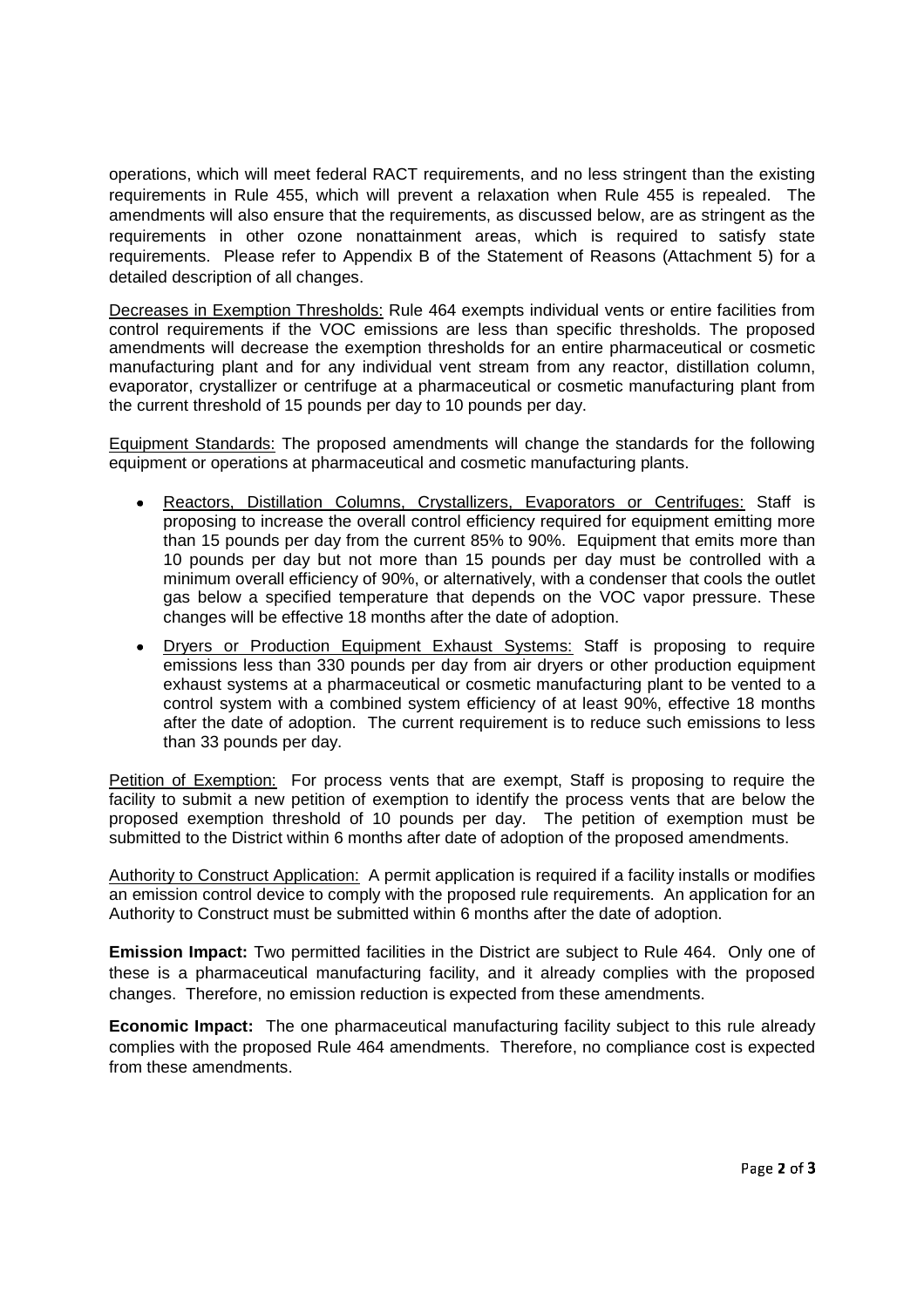**Public Outreach/Comments:** Staff held a public workshop to discuss the proposed amendments to Rule 464 and the proposed repeal of Rule 455 on March 16, 2016. The noticing for the workshop and today's hearing included:

- Mailing and/or emailing notices to:
	- o California Air Resources Board (CARB) and U.S. Environmental Protection Agency (EPA);
	- o Interested and affected parties, including the permitted stationary sources subject to Rule 464; and
	- o All persons who have requested rulemaking notices.
- A notice in the Sacramento Bee.
- A notice on the District website with links to the proposed rule and Statement of Reasons.

Staff received questions from the attendees at the public workshop. No oral or written comments from the public or affected parties were received. CARB and EPA reviewed the proposed Rule 464 amendments. CARB had no comments. EPA had two comments, which resulted in some changes that were discussed at the public workshop. After the revisions to the rule were made, EPA had no further comments on the rule. The responses to EPA's comments are included in Appendix E of the Statement of Reasons (Attachment 5). EPA's written comment letter is included in Attachment 7.

**Environmental Review:** California Public Resources Code Section 21159 requires an environmental analysis of the reasonably foreseeable methods of compliance. Proposed amendments to Rule 464 and proposed repeal of Rule 455 are not expected to require any source within the District to change its operations to comply. Therefore, Staff has concluded that no environmental impacts will be caused by compliance with the proposed amendments.

Staff finds that the proposed amendments to Rule 464 and proposed repeal of Rule 455 are exempt from the California Environmental Quality Act as an action by a regulatory agency for the protection of the environment (Class 8 Categorical Exemption, Section 15308 State CEQA Guidelines) and because it can be seen with certainty that there is no possibility that the activities in question may have a significant adverse effect on the environment (Section 15061(b)(3), State CEQA Guidelines).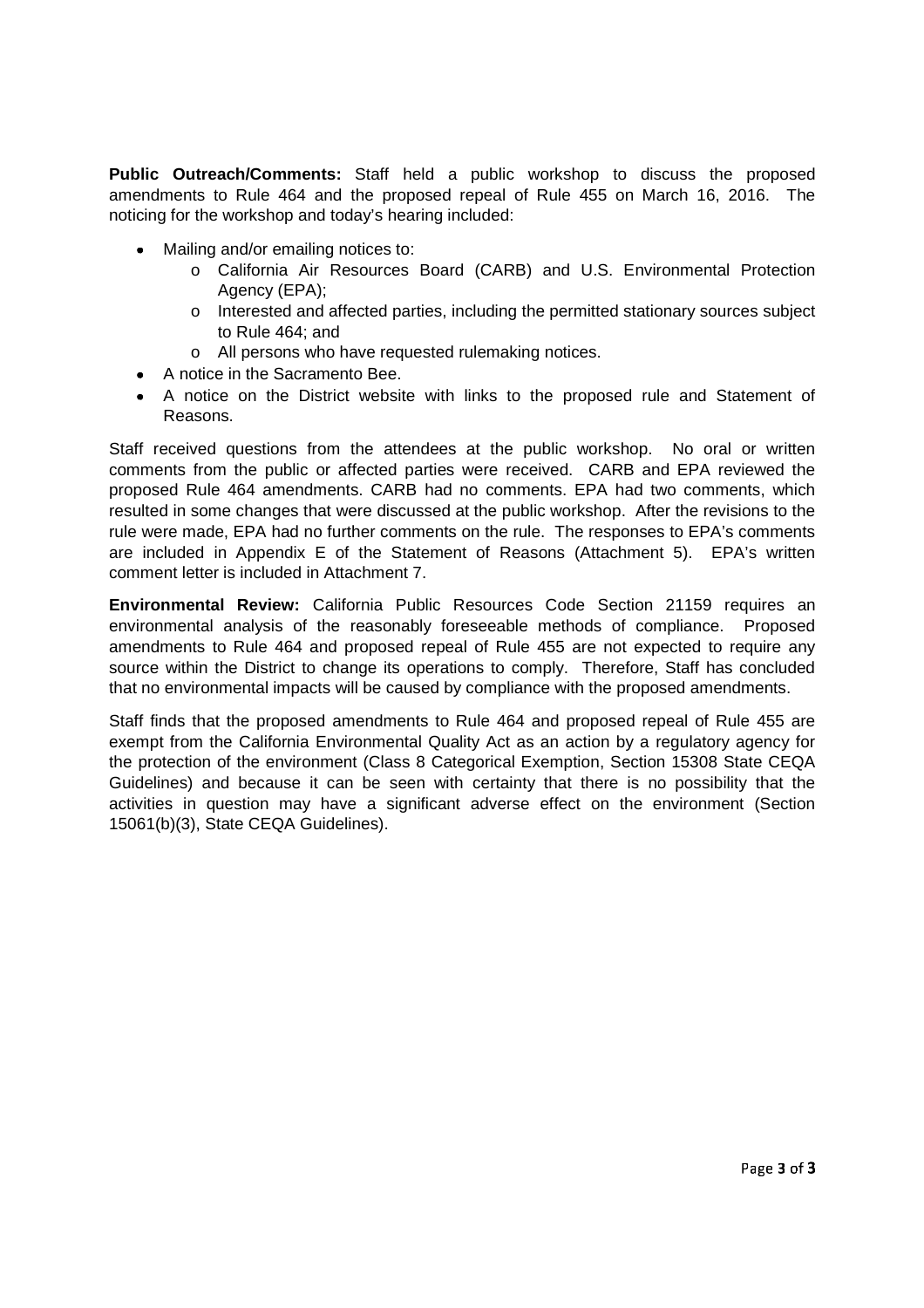### **SACRAMENTO METROPOLITAN AIR QUALITY MANAGEMENT DISTRICT**

#### **RESOLUTION NO. \_\_\_\_\_\_\_\_\_\_\_\_\_\_\_\_\_\_\_\_\_**

### **Rule 455 – PHARMACEUTICALS MANUFACTURING**

**WHEREAS,** the Board of Directors of the Sacramento Metropolitan Air Quality Management District is authorized by California Health and Safety Code Sections 40001, 40702, and 41010 (Health and Safety Code Section 40727(b)(2)) to adopt, amend or repeal rules and regulations; and

**WHEREAS**, the Board of Directors of the Sacramento Metropolitan Air Quality Management District has determined that a need exists to repeal Rule 455 to eliminate duplication of requirements for pharmaceutical and cosmetic manufacturing because both Rule 455 and Rule 464 – ORGANIC CHEMICAL MANUFACTURING OPERATIONS set requirements for the same source types (Health and Safety Code Section 40727(b)(1)); and

**WHEREAS**, the Board of Directors of the Sacramento Metropolitan Air Quality Management District has determined that the repeal of Rule 455 will remove the entire text of the rule (Health and Safety Code Section 40727(b)(3)); and

**WHEREAS**, the Board of Directors of the Sacramento Metropolitan Air Quality Management District has determined that the repeal of Rule 455 will not be in conflict with or contradictory to, existing statutes, court decisions, or state or federal regulations (Health and Safety Code Section 40727(b)(4)); and

**WHEREAS**, the Board of Directors of the Sacramento Metropolitan Air Quality Management District has determined that the repeal of Rule 455, together with the adoption of amendments to Rule 464, implements Section 182(b)(2)(A) of the federal Clean Air Act (Health and Safety Code Section 40727(b)(5)); and

**WHEREAS**, the Board of Directors of the Sacramento Metropolitan Air Quality Management District has considered a written analysis prepared by Staff (Health and Safety Code Section 40727.2); and

**WHEREAS**, the Board of Directors of the Sacramento Metropolitan Air Quality Management District has maintained records of the rulemaking proceedings (Health and Safety Code Section 40728); and

**WHEREAS**, the Board of Directors of the Sacramento Metropolitan Air Quality Management District held a duly noticed public hearing on April 28, 2016, and considered public comments on the proposed repeal of Rule 455 (Health and Safety Code Sections 40725 and 40726); and

**WHEREAS,** the Board of Directors of the Sacramento Metropolitan Air Quality Management District has considered the socioeconomic impacts of repealing the rule in Staff's Statement of Reasons (Health and Safety Code Section 40728.5); and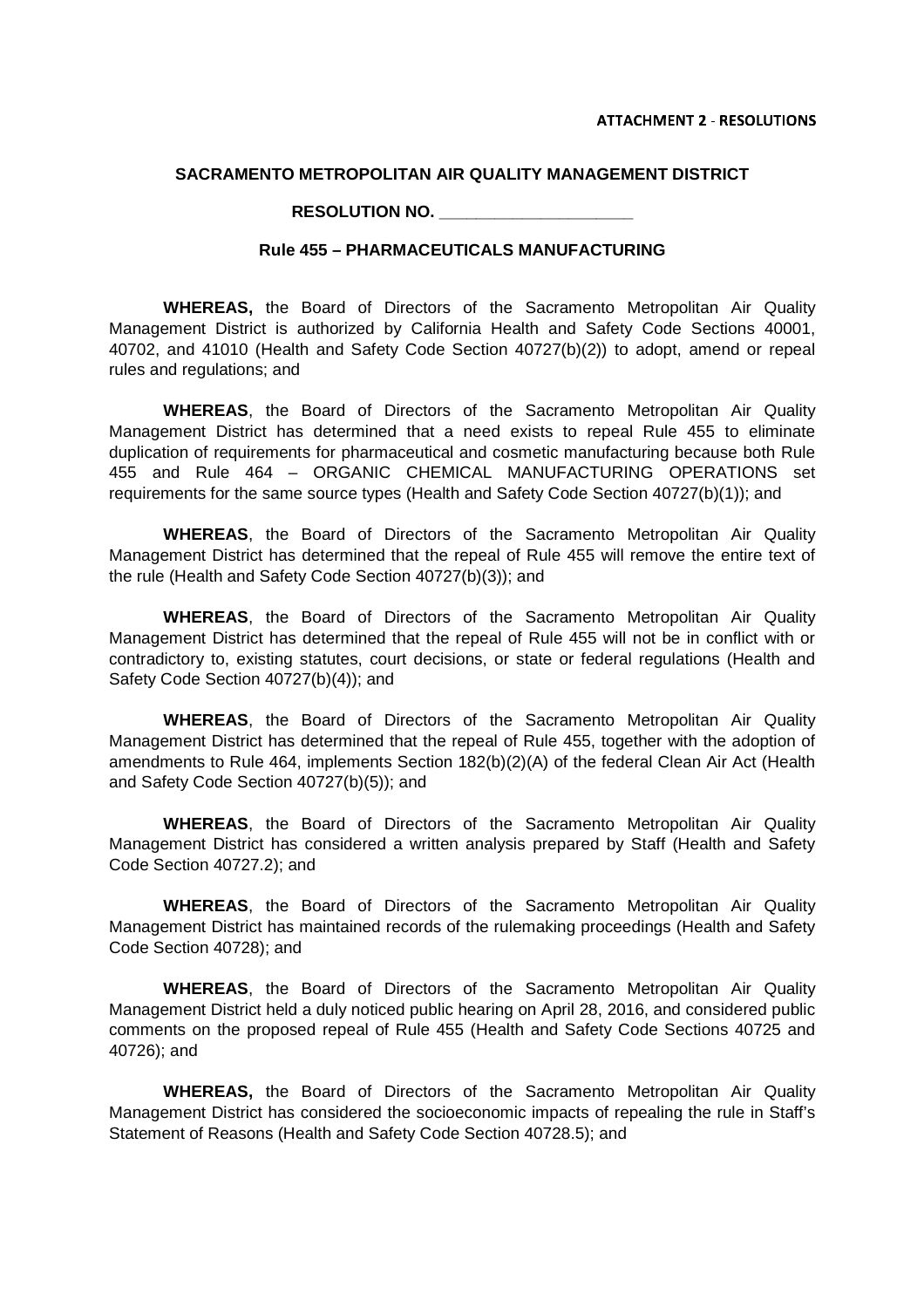**WHEREAS**, the Board of Directors of the Sacramento Metropolitan Air Quality Management District has determined that the repeal of Rule 455 will not interfere with the District's progress to meet the air quality standards because the requirements in Rule 455 are already in Rule 464 or are incorporated as amendments to Rule 464 (Clean Air Act, Sections 110(I) and 193); and

**WHEREAS**, the Board of Directors of the Sacramento Metropolitan Air Quality Management District has determined that the repeal of Rule 455 is exempt from the California Environmental Quality Act (CEQA) under Section 15038 of the State CEQA Guidelines, as an action by a regulatory agency for the protection of the environment and under Section 15061(b)(3) of the State CEQA Guidelines, as an action that can be seen with certainty that there is no possibility the action may have a significant adverse effect on the environment.

**NOW, THEREFORE, BE IT RESOLVED THAT** the repeal of Rule 455 is exempt from CEQA; and

**BE IT FURTHER RESOLVED THAT** the Board of Directors of the Sacramento Metropolitan Air Quality Management District approves the repeal of the entire text of Rule 455 – PHARMACEUTICALS MANUFACTURING; and

**BE IT FURTHER RESOLVED THAT** that the repeal of Rule 455 be effective as of April 28, 2016; and

**BE IT FURTHER RESOLVED THAT** that the Board of Directors of the Sacramento Metropolitan Air Quality Management District directs Staff to forward repealed Rule 455 and all necessary supporting documents to the California Air Resources Board and subsequent submittal to EPA to be removed from the State Implementation Plan.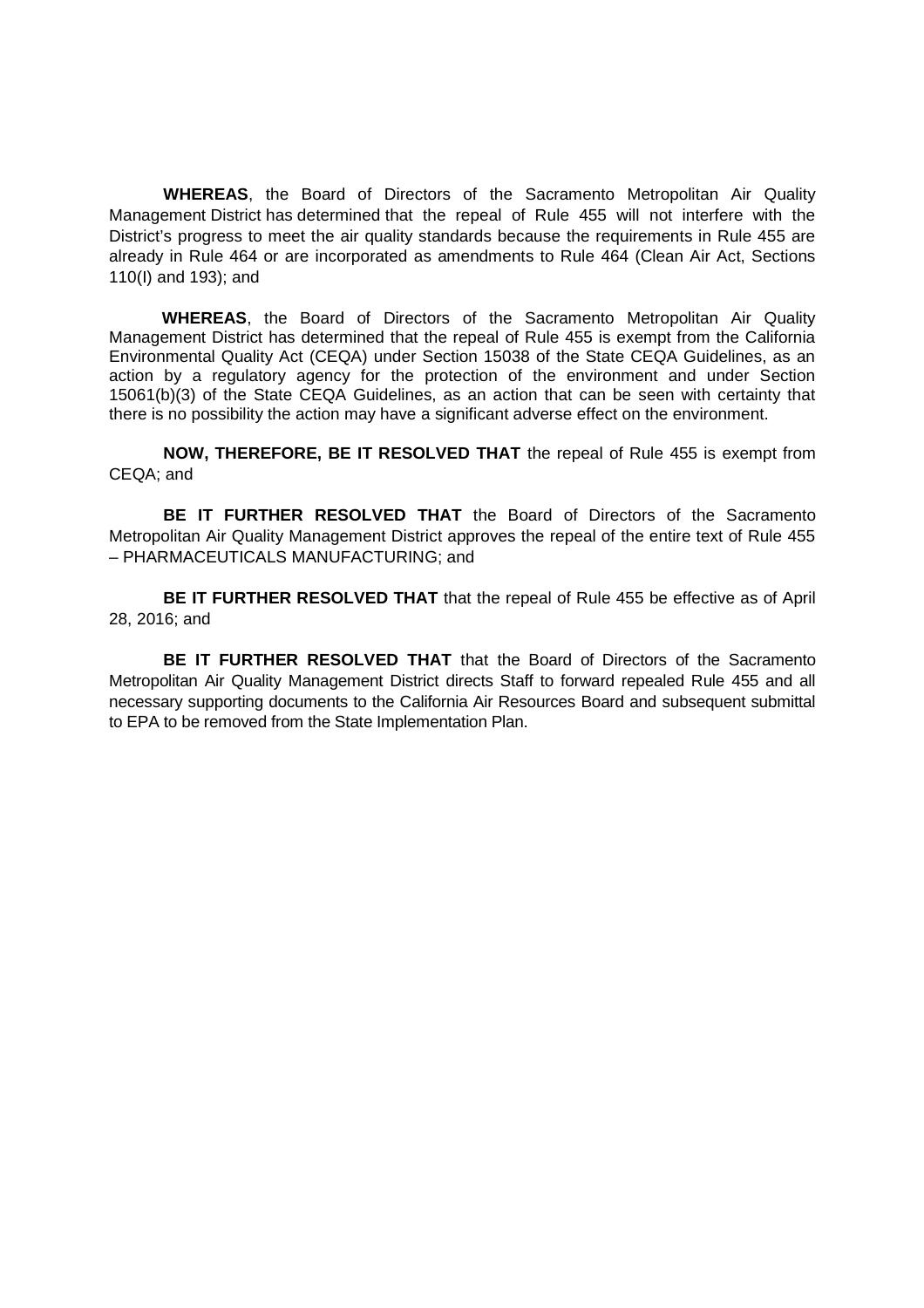**ON A MOTION** by Director \_\_\_\_\_\_\_\_\_\_\_\_\_\_\_\_\_, seconded by Director \_\_\_\_\_\_\_\_\_\_, the foregoing Resolution was passed and adopted by the Board of Directors of the Sacramento Metropolitan Air Quality Management District, State of California, this 28<sup>th</sup> day of April, 2016, by the following vote, to wit:

AYES: Directors

NOES: Directors

ABSENT: Directors

Chairperson of the Board Sacramento Metropolitan Air Quality Management District State of California

(SEAL)

ATTEST:

Clerk of the Board Sacramento Metropolitan Air Quality Management District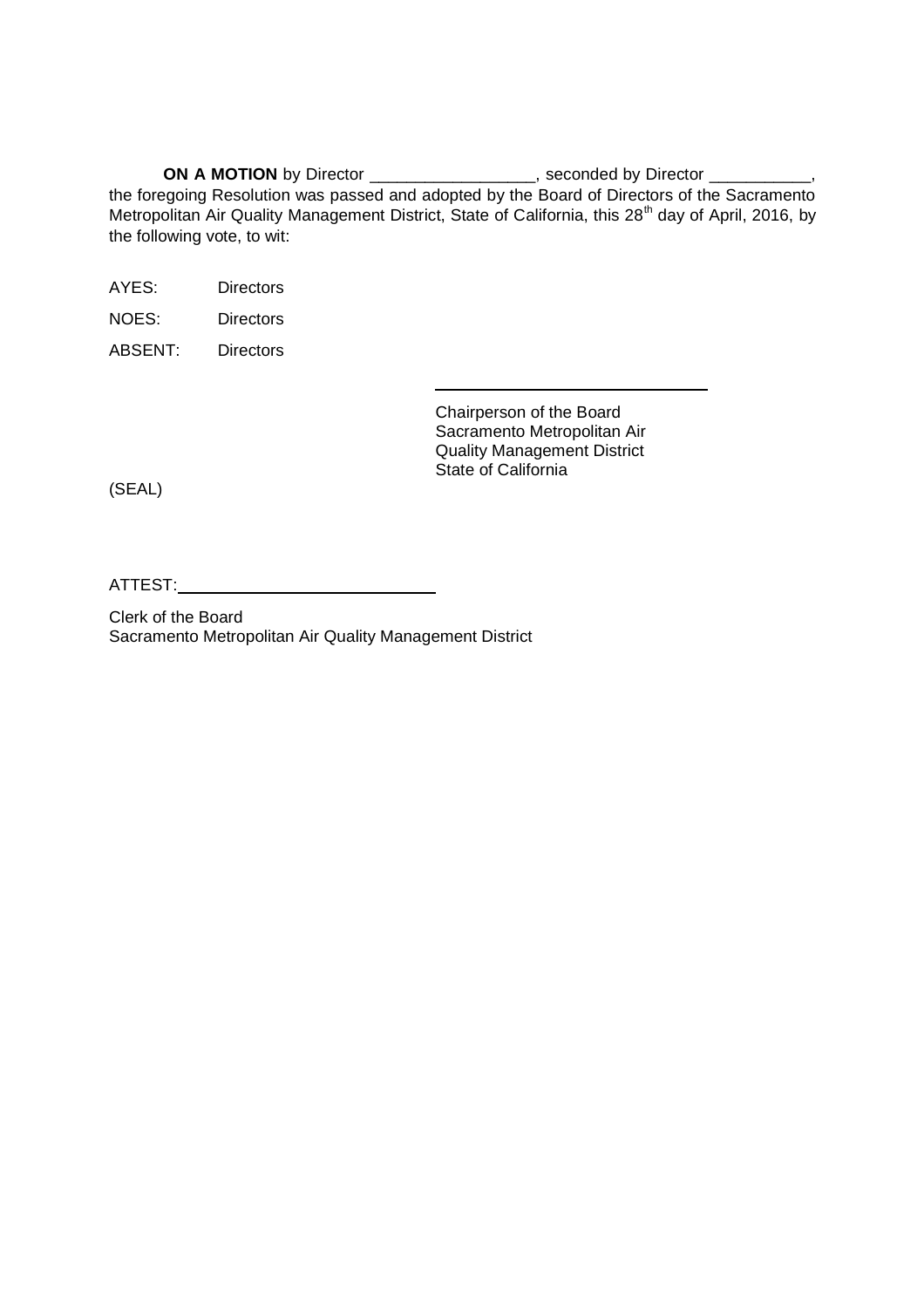## **SACRAMENTO METROPOLITAN AIR QUALITY MANAGEMENT DISTRICT**

**RESOLUTION NO. \_\_\_\_\_\_\_\_\_\_\_\_\_\_\_\_\_\_\_\_\_**

## **Rule 464 – ORGANIC CHEMICAL MANUFACTURING OPERATIONS**

**WHEREAS**, the Board of Directors of the Sacramento Metropolitan Air Quality Management District is authorized by Sections 40001, 40702, and 41010 of the California Health and Safety Code (Health and Safety Code Section 40727(b)(2)) to adopt, amend or repeal rules and regulations; and

**WHEREAS,** the Board of Directors of the Sacramento Metropolitan Air Quality Management District has determined that a need exists to amend Rule 464 to satisfy Reasonably Available Control Technology requirements for pharmaceuticals manufacturing, as required by Section 182(b)(2)(A) of the federal Clean Air Act (42 U.S.C. §7511a(b)(2)(A)) and to comply with California Health and Safety Code Section 40919(a)(3) requirements for Best Available Retrofit Control Technology and California Health and Safety Code Section 40914(b)(2) requirements for all feasible measures (Health and Safety Code Section 40727(b)(1)); and

**WHEREAS,** the Board of Directors of the Sacramento Metropolitan Air Quality Management District has determined that the meaning of Rule 464 can be easily understood by the persons affected by it (Health and Safety Code Section 40727(b)(3)); and

**WHEREAS,** the Board of Directors of the Sacramento Metropolitan Air Quality Management District has determined that the rule is in harmony with, and not in conflict with or contradictory to, existing statutes, court decisions, or state or federal regulations (Health and Safety Code Section 40727(b)(4)); and

**WHEREAS,** the Board of Directors of the Sacramento Metropolitan Air Quality Management District has determined that Rule 464 does not duplicate any existing state or federal regulations (Health and Safety Code Section 40727(b)(5)); and

**WHEREAS,** the Board of Directors of the Sacramento Metropolitan Air Quality Management District has determined that Rule 464 implements California Health and Safety Code Sections 40914(b)(2) and 40919(a)(3) and Section 182(b)(2)(A) of the federal Clean Air Act (Health and Safety Code Section 40727(b)(6)); and

**WHEREAS,** the Board of Directors of the Sacramento Metropolitan Air Quality Management District has considered a written analysis prepared by Staff (Health and Safety Code Section 40727.2); and

**WHEREAS,** the Board of Directors of the Sacramento Metropolitan Air Quality Management District has maintained records of the rulemaking proceedings (Health and Safety Code Section 40728); and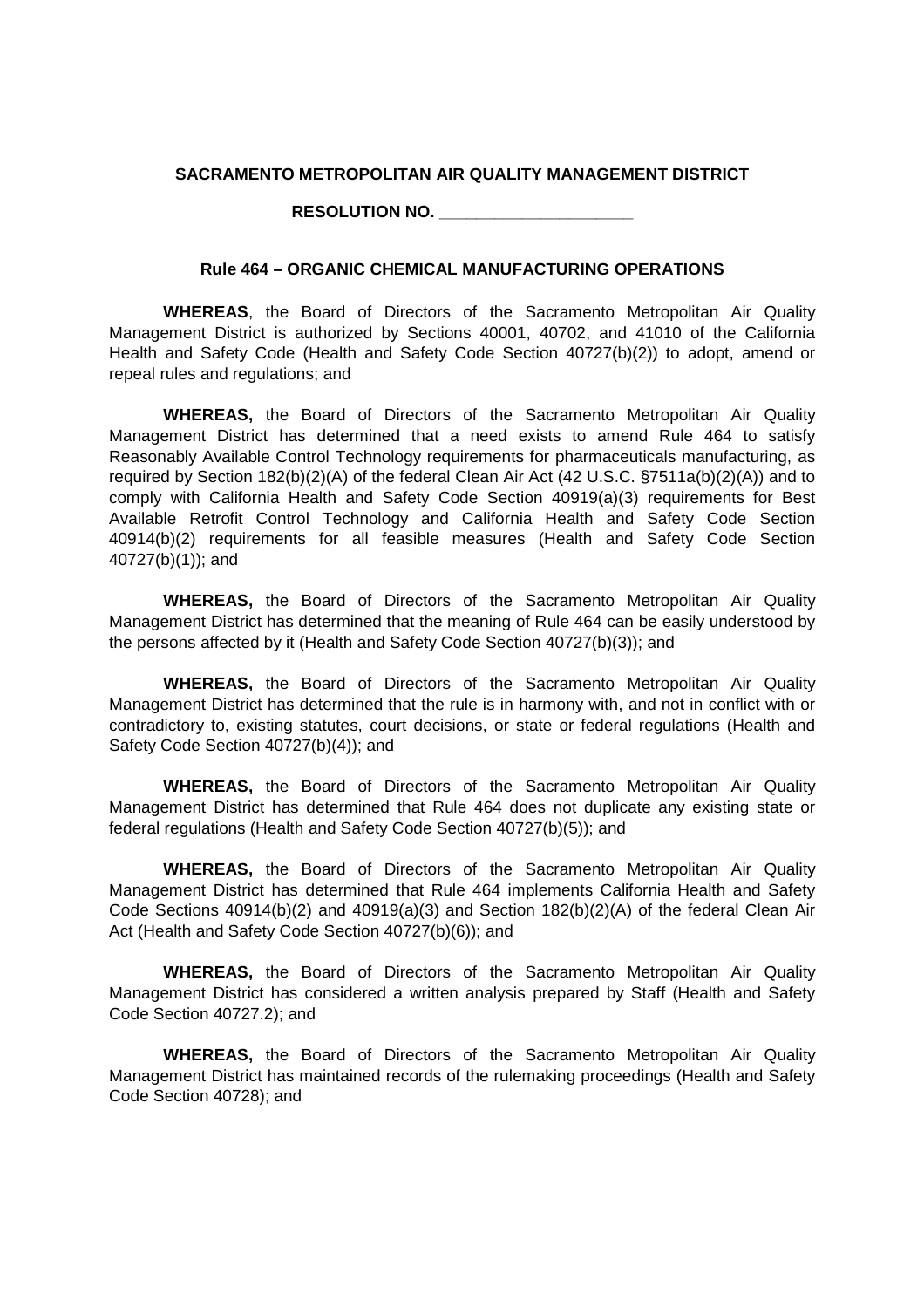**WHEREAS,** the Board of Directors of the Sacramento Metropolitan Air Quality Management District held a duly noticed public hearing on April 28, 2016 and considered public comments on the proposed amendments to Rule 464 (Health and Safety Code Sections 40725 and 40726); and

**WHEREAS,** the Board of Directors of the Sacramento Metropolitan Air Quality Management District has considered the socioeconomic impacts of the rule in Staff's Statement of Reasons (Health and Safety Code Section 40728.5); and

**WHEREAS,** the Board of Directors of the Sacramento Metropolitan Air Quality Management District has determined that the amendments to Rule 464 implement Reasonably Available Control Technology for the source category of pharmaceutical manufacturing as specified in the Control Technique Guidelines titled, Control of Volatile Organic Emissions from Manufacture of Synthesized Pharmaceutical Products (EPA-450/2-78-029); and

**WHEREAS**, the Board of Directors of the Sacramento Metropolitan Air Quality Management District has determined that the amendments to Rule 464 are exempt from the California Environmental Quality Act (CEQA) under Section 15038 of the State CEQA Guidelines, as an action by a regulatory agency for the protection of the environment and under Section 15061(b)(3) of the State CEQA Guidelines, as an action that can be seen with certainty that there is no possibility the action may have a significant adverse effect on the environment.

**NOW, THEREFORE, BE IT RESOLVED THAT** the amendment of Rule 464 is exempt from CEQA; and

**BE IT FURTHER RESOLVED THAT** the Board of Directors of the Sacramento Metropolitan Air Quality Management District approves and adopts the amendment of Rule 464 – ORGANIC CHEMICAL MANUFACTURING OPERATIONS; and

**BE IT FURTHER RESOLVED THAT** the amendment of Rule 464 (set forth in Exhibit A) be effective as of April 28, 2016; and

**BE IT FURTHER RESOLVED THAT** the Board of Directors of the Sacramento Metropolitan Air Quality Management District directs Staff to forward amended Rule 464 and all necessary supporting documents, including the public notice and public hearing, to the California Air Resources Board for its approval and subsequent submittal to EPA for final approval as a revision to the State Implementation Plan to satisfy the requirements of Clean Air Act Sections 110, 172, 182, and 40 CFR Parts 51; and

**BE IT FURTHER RESOLVED THAT** the attached Exhibit A is part of this resolution.